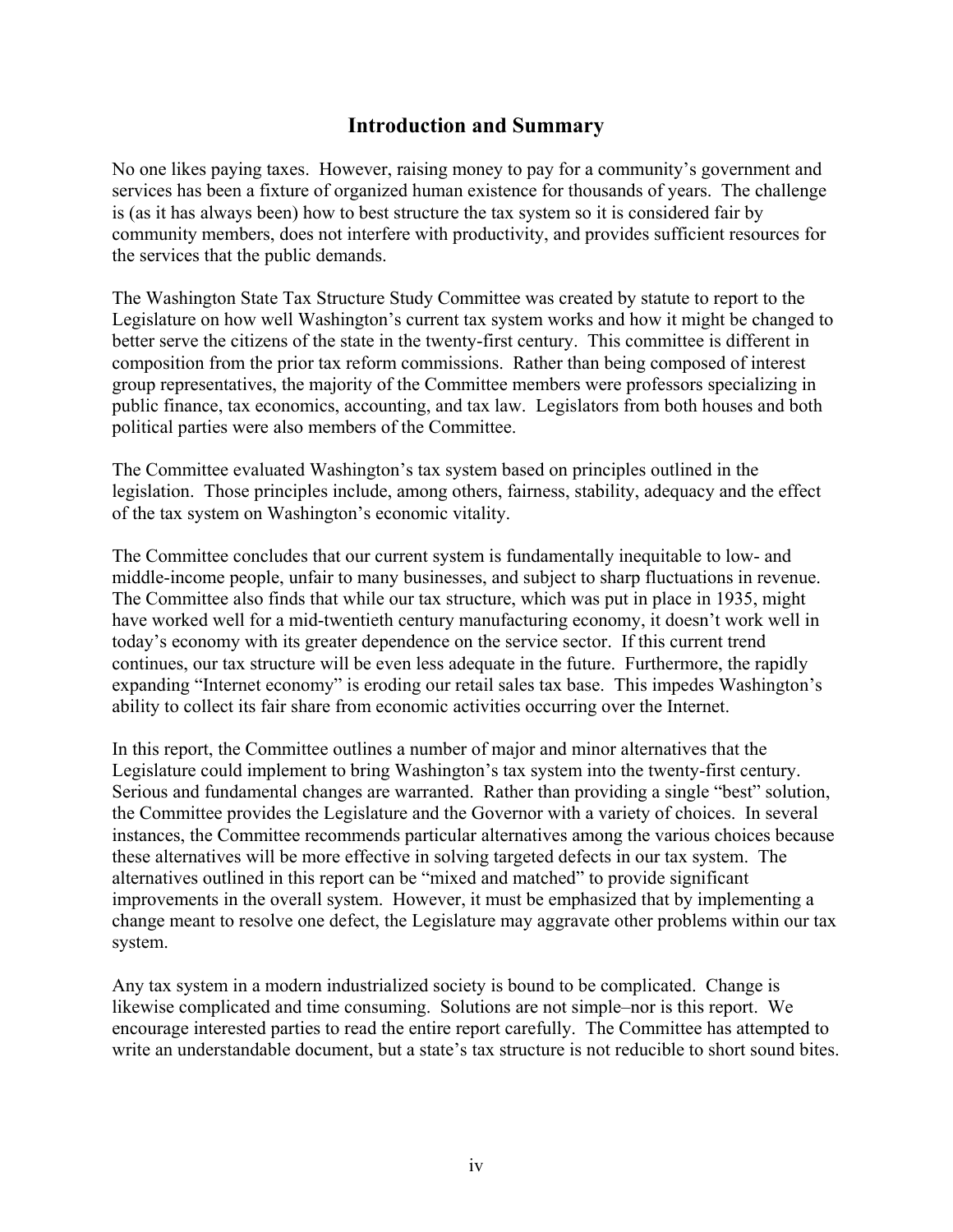The major alternatives and other adjustments described in this report can be used to restructure a tax system. The benefits would be a tax system that is:

- Substantially fairer to low- and middle-income people.
- More equitable in its treatment of businesses.
- More effective in supporting the state's economy.
- Considerably more compatible with the federal tax system and consistent with the taxing systems used by most other states.

The Committee feels that the broad array of choices and the recommendations in this report provide plausible alternatives to Washington's tax system. This report lays a foundation for our elected leaders and our citizens to make informed choices that will help Washington grapple with the problems of our existing tax structure and turn it into a system that is truly effective in the twenty-first century.

## **Recommendations**

In developing replacement and incremental alternatives, the Committee focused on the following problem areas: regressivity, adequacy, volatility, neutrality, economic vitality, and simplicity. This section provides a summary of the recommendations the Committee includes in its final report. Although the report contains many other alternatives deemed worthy of discussion and consideration, the Committee believes that the following alternatives deserve special attention. It should be noted that the Committee proposes alternatives and recommendations with an eye to revenue neutrality, consistent with the charge it received from the Legislature.

## **Replacement Alternatives**

If the Legislature chooses to replace major taxes in the current tax system, the Committee recommends:

## **1**. **A subtraction method business value added tax to replace the business and occupation (B&O) tax.**

Replacing the B&O tax with a value added tax eliminates the "pyramiding" effect as goods move through the production chain, thereby addressing the Committee's concerns with economic neutrality and competitiveness. A majority of the Committee members recommend this alternative.

#### **2. A flat rate personal income tax to reduce the state sales tax rate and eliminate the state property tax. Share all or part of the state property tax relief with local governments and/or local schools.**

The Committee developed the personal income tax alternative in response to a number of concerns about the existing tax system.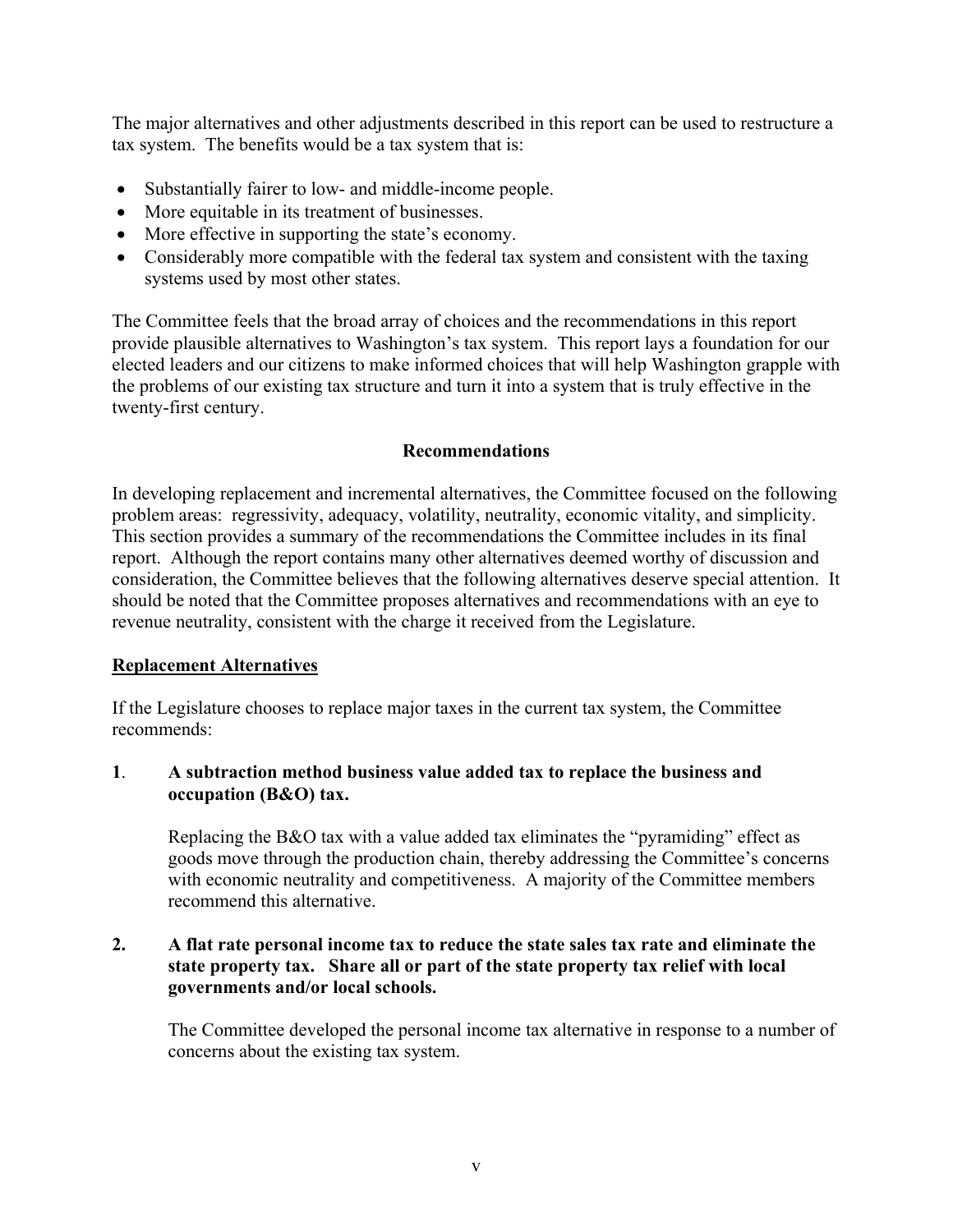Regressivity: Low-income households pay a larger proportion of their income in taxes than do higher income households. This option would address these concerns by imposing a tax on income earned in Washington, thus redistributing the tax burden across income groups.

Federal Tax Burdens: Changing to a personal income tax would allow households to export a portion of their state tax burden to the federal government because state income taxes are deductible in the federal income tax computation. This will significantly reduce the federal income tax burden on Washington taxpayers.

Vitality: Since businesses pay a significant percentage of the retail sales tax, reduction of this tax will cause a shift of overall tax burden from businesses to households. A reduction in the relative business tax burden would improve Washington's competitive position with other states.

Adequacy: Decreasing the state sales tax rate should reduce the impact of revenue loss from cross-border and remote shopping. Diminishing the incentive for cross-border and remote shopping also improves the competitive position of Washington retailers.

The Committee recommends both a flat rate and a graduated rate income tax. However, a greater number of Committee members supported a flat rate income tax versus a graduated rate income tax.

The Committee recommends the elimination of the state portion of the property tax because the property tax is unpopular, yet the public appears more accepting of local property taxes for local purposes. Accordingly, the Committee suggests that the Legislature consider replacing the state property tax levy and granting local school districts or other local governments additional levy authority.

#### **Incremental Alternatives**

The following incremental changes are recommended for adoption except where inconsistent with replacement recommendations. The Committee realizes that some of these alternatives will increase revenue and others will decrease revenue. To maintain revenue neutrality, it would be necessary to either generate additional revenue from another source to offset the effects of those alternatives that reduce revenues or reduce revenue from another source to offset the effects of those alternatives that increase revenues. The Committee recommends the following incremental alternatives.

#### **1. Address adequacy.**

## • *Extend the sales tax to consumer services.*

To broaden the sales tax base, this alternative recommends including certain personal services such as beauty and barber services. The Committee developed this alternative in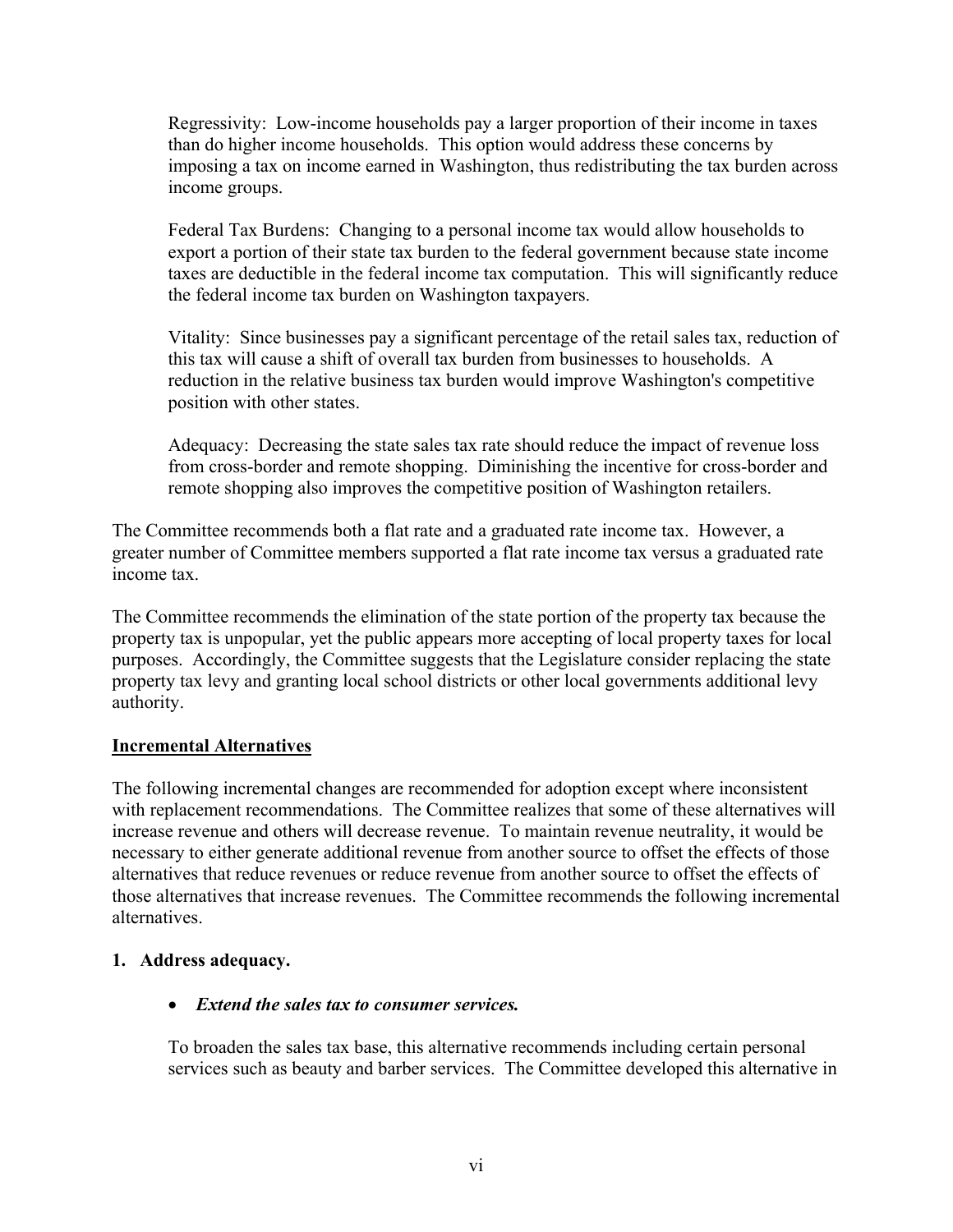response to research showing significant erosion of the tax base due to a shift in consumption from tangible personal property to services.

# • *Extend the 0.5 percent excise tax currently applied to watercraft to motor homes and travel trailers as well. Consider increasing the rate from 0.5 percent to 1 percent on all three types of property.*

Research shows that motor homes, travel trailers, and boats are another source of leakage from the tax base. Many are used as substitutes for vacation homes, which are subject to the property tax. This alternative would expand the Washington tax base.

# • *Review tax exemptions every ten years to make sure economic and social goals are achieved.*

This alternative is in response to concerns that the state economy and business practices are changing so rapidly that exemptions may outlive their usefulness. This alternative helps ensure fair application of tax incentive programs by requiring a periodic review of whether the programs are meeting established policy goals.

## • *Avoid dedicated taxes.*

The Committee recommends avoiding dedicated taxes that bear no clear relationship between taxpayers and those who receive benefits. Research indicates these taxes are costly for businesses to comply with and government to administer.

## **2. Address volatility of the current tax system and also the volatility in any replacement tax system that may be enacted.**

## • *Create a constitutionally mandated "rainy day fund."*

This alternative supports creation of a rainy day fund to address the volatility of the existing tax system and the volatility in any replacement system that may be enacted. Research demonstrates that constant rate, constant base tax revenues grow faster than the economy in good economic times and contract more than the economy in poor economic times. The proposal is to create a constitutionally mandated rainy day fund with automatic triggers for saving and spending the reserve funds.

#### **3. Simplify tax administration.**

#### • *Streamline the sales tax.*

The Committee supports the efforts of the Streamlined Sales Tax Project to enact uniform sales tax definitions and other measures of tax simplification. These efforts will facilitate the possibility of subjecting remote sales (such as e-commerce) to state tax requirements. The ability to tax remote sales would also help stem erosion of the retail sales tax base. This would also help the competitive position of Washington retailers.